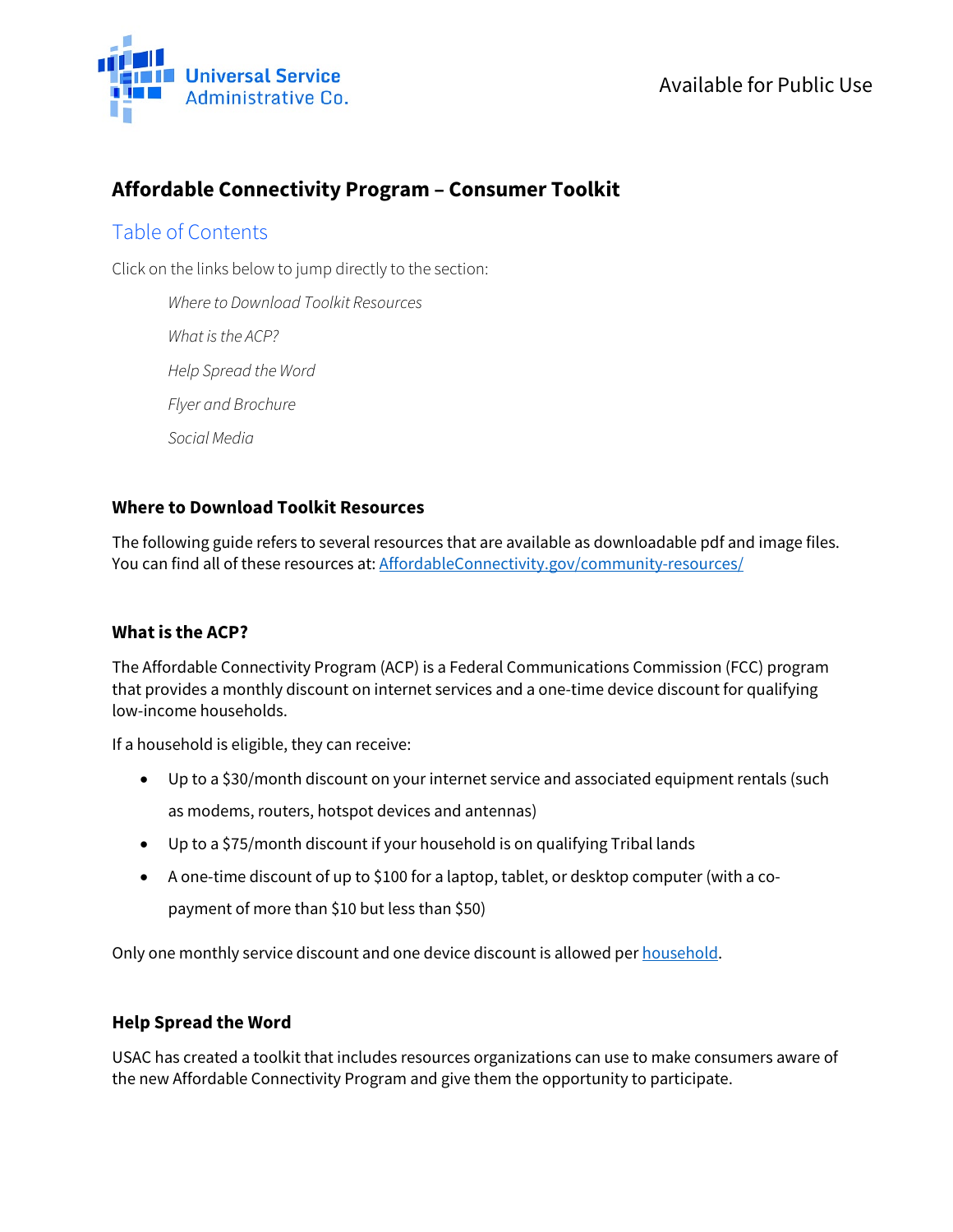

Consumer advocacy groups, social service agencies, and other organizations that support eligible households are welcome to print and distribute any or all of the toolkit's resources in their communities. Additionally, all are welcome to integrate the web banners and tiles into their websites.

We encourage translation of these resources to share beyond English-speaking communities.

The primary goal of consumer outreach is to help consumers understand how to apply for the Affordable Connectivity Program. There are three ways to apply for the ACP: online, mail, or through a participating internet company.

1. **Online**

Consumers can go to AffordableConnectivity.gov to submit an application.

2. **Mail** 

Consumers can print an application [\(English](https://affordableconnectivity.gov/wp-content/uploads/ACP-Application-Form-English.pdf) o[r Spanish\)](https://affordableconnectivity.gov/wp-content/uploads/ACP-Application-Form-Spanish.pdf) or request a paper application by calling the ACP Support Center at (877) 384-2575.

#### 3. **Through a participating internet company**

Consumers can apply though a participating internet company. They can find a participating internet company with ou[r Companies Near Me](https://affordableconnectivity.gov/companies-near-me/) tool.

If you independently create consumer outreach materials, we ask you to direct consumers to the ACP website.

#### <span id="page-1-0"></span>**Flyer and Brochure**

Download pdf files for a 1-page flyer at: [AffordableConnectivity.gov/community-resources/](https://affordableconnectivity.gov/community-resources/)

Please note that the brochure has digital and print versions. The print version should be printed double-sided on 8.5"x11" paper, and it should not be distributed electronically, as its pages are in a specific order for folding.

#### <span id="page-1-1"></span>**Social Media**

We created several image options that you can use in social media posts. To access all of the pictures, download the zipped social media image folder at: [AffordableConnectivity.gov/community-resources/](https://affordableconnectivity.gov/community-resources/)

For instructions on unzipping folders, visit the support pages fo[r Microsoft](https://support.microsoft.com/en-us/windows/zip-and-unzip-files-8d28fa72-f2f9-712f-67df-f80cf89fd4e5#:%7E:text=To%20unzip%20a%20single%20file,and%20then%20follow%20the%20instructions.) (Windows) o[r Apple](https://support.apple.com/guide/mac-help/zip-and-unzip-files-and-folders-on-mac-mchlp2528/mac) (Mac).

We have also created several sample social media messages that can be adapted to your organization's tone and audience. Note: Please be sure to tag the Federal Communications Commission (@FCC o[n Twitter](https://twitter.com/FCC?ref_src=twsrc%5Egoogle%7Ctwcamp%5Eserp%7Ctwgr%5Eauthor) o[r Instagram\)](https://www.instagram.com/fcc/?hl=en). On [Facebook,](https://www.facebook.com/FCC/) please tag @Federal Communications Commission.